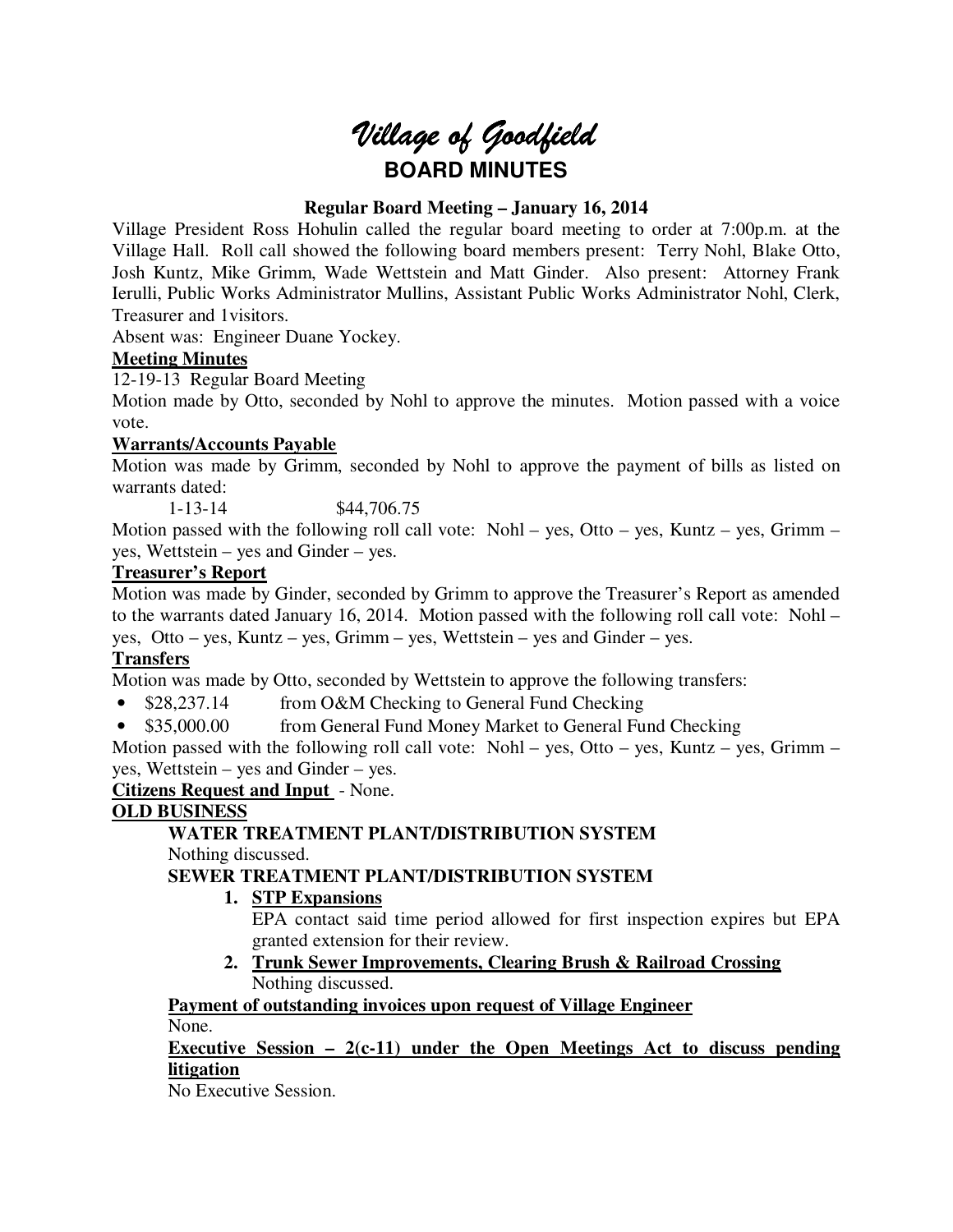**Board of Appeals**  None. **Goodfield Business Park**  Nothing discussed. **Deer Lakes Cul-de-sac – Roadway Improvement**  Tabled until Spring. **Park Path Connection to Bridle Ridge**  Nothing discussed.

**CNH – IDOT Road Project** 

Nothing discussed.

#### **CNH – Annexation**

Village Attorney, Frank Ierulli, contacted CNH Attorney regarding annexation and the need to re do the annexation.

#### **Freedom Oil – liquor license**

Attorney Ierulli put together a memorandum for the general timeline for a vote on a ballot question on liquor sales for Village information only.

#### **IPI TIF Redevelopment Request**

Have not heard anything back from Parsons. Nothing discussed.

#### **Storm Siren**

After discussion it was decided to put \$25,000 to \$30,000 on budget to put another storm siren by the Grade School.

#### **Parking During Snowfall – Section 9.124**

Clerk passed out new codebook pages.

#### **IRWA Conference – Effingham February 18-20**

Nothing discussed.

**NEW BUSINESS** 

# **2 nd Building Permit – Chip Energy**

Original permit expired. Cost of second permit is \$1600 which is double the original permit. The second permit is for a 3 month period. Board would have to make approval for a third or fourth permit.

# **Water Bill – 206 E Robinson Street**

The previous owner of 206 E Robinson Street has an outstanding water bill of \$193.81. Shut off date was 10-11-13. They have since moved out and no payment has been received. Motion was made by Grimm, seconded by Ginder not to pursue payment but to write it off. Motion passed with the following roll call vote: Nohl – yes, Otto – yes, Kuntz – yes, Grimm – yes and Wettstein – yes and Ginder – yes.

#### **Snow Plow Truck Repairs**

There was a slight transmission leak on transmission solenoid. Schrock Repair said all fittings are rusting and feel all fittings should be replaced. They will get a cost estimate to Village.

#### **Forming a Village of Goodfield Facebook Page**

After discussion it was a consensus of the Board that it is not necessary to have a Village Facebook page.